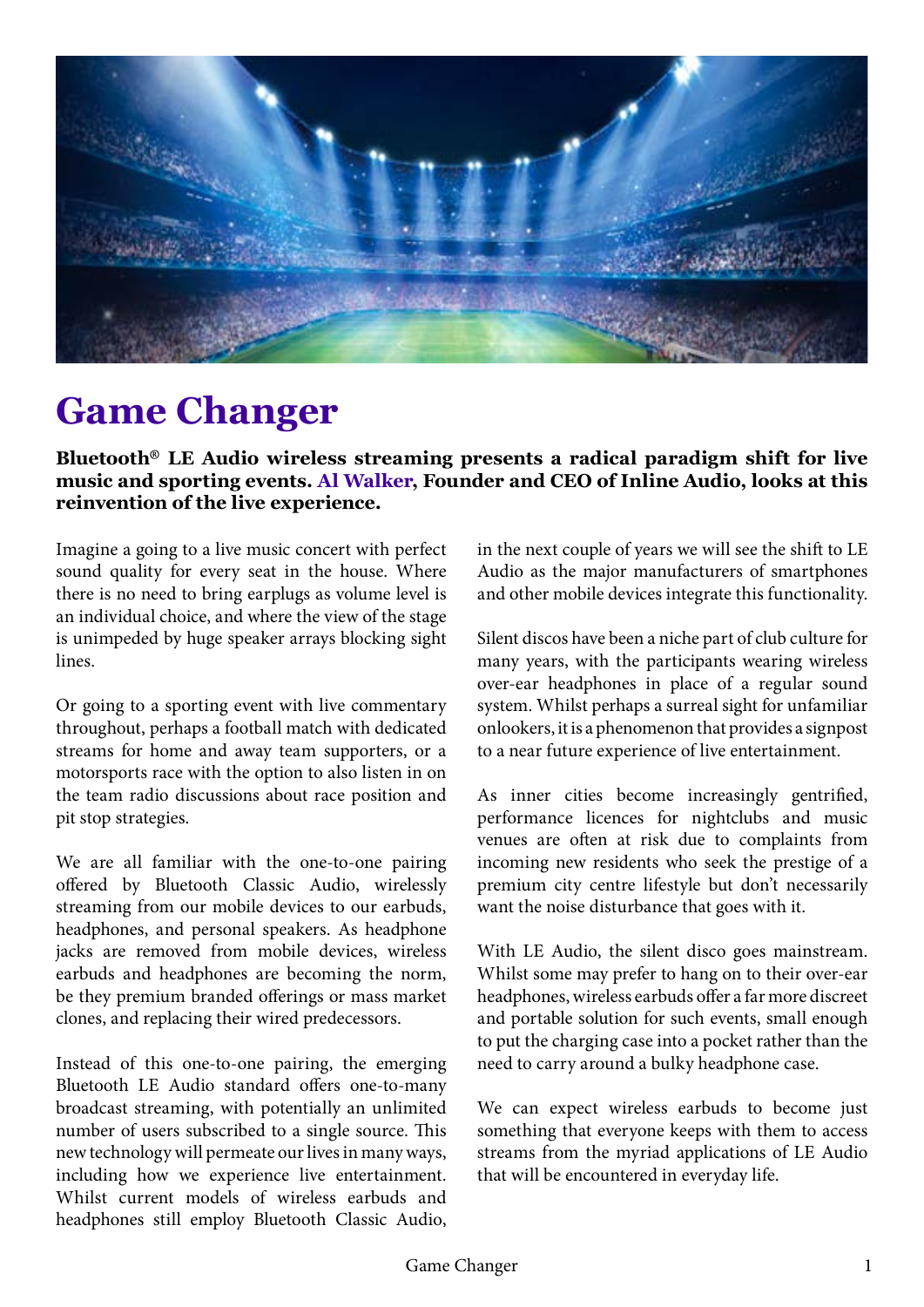

Silent Discos - A signpost to the future of live events

Having an audience listen via LE Audio wireless earbuds parallels the use of in-ear monitors (IEMs) by the musicians performing onstage. And in the same way that the use of IEMs has very effectively reduced onstage volume levels, this move to an in-ear experience for the audience reduces noise pollution and so the complaints from local residents.

Historically, the role of a PA system used for live music is that of sound reinforcement, with the Front of House mix engineer adjusting the mix of audio signals in conjunction with the sound coming directly from the stage to provide an overall balanced sound image. However it is now possible to effectively eliminate this direct sound with guitarists replacing their amp stacks with digital modellers and drummers and percussionists using Perspex screens to limit sound spill, or indeed using electronic drum kits to replace their acoustic counterparts. And obviously for playback-only venues such as nightclubs, there is no direct sound from the stage anyway.

Loudspeakers are notoriously inefficient in converting electrical signals into acoustic sound waves. In contrast the amount of energy required to wirelessly stream the Front of House audio mix directly to each persons' earbuds is negligible. As live concert touring looks to reduce its carbon footprint, eliminating much of the PA system would cut down significantly on energy consumption, both for the venue itself and the fuel required to transport multiple heavy speaker boxes and amplifier racks from city to city.

Touring becomes less expensive as a result, as the requirement for trucks, drivers and stage crew is reduced. Crew wellbeing is also enhanced with less time spent doing load-in, setup and load-out, allowing more time for rest and recuperation.

Larger venues can be expected to retain existing house PA systems, but with announcements limited to only those required for health and safety compliance, including for voice alarm use, do not need to have anything like the power requirement of full-blown concert sound reinforcement systems.

Stage designers will welcome the elimination of large speaker hangs and ground stacks, improving sight lines around the venue as well as presenting a more aesthetically pleasing appearance for the audience. It is also no longer necessary for the FOH mix engineer to spend time equalising the PA system frequency response in an attempt to compensate for the venue acoustics.

With the acoustic response no longer a consideration, the audience hears the best possible sound balance regardless of where they are in the venue. And if people want to talk, they can just take out their earbuds and do so at normal conversational volume, with no need to shout over the music and causing annoyance to other attendees.

The use of subwoofers can be retained in venues to give the physical sensation of the music without the same noise pollution issues, and is particularly relevant for nightclubs where dancers need to feel the beat as least as much as hear it.

Residency shows may well be the first to trial the inear concert sound experience, with earbuds available for sale as show merchandise or included in ticket price in addition to attendees preferring to use their personal pairs. Physical tickets can include a QR code that allows access to the audio stream, and for paperless events, there exists the opportunity to create mobile apps that link the event purchase to audio stream access.

LE Audio provides an effective way of regulating exposure to high sound pressure levels with the aim of preventing long-term hearing loss among club and live music devotees. For anyone who ever wished they'd brought earplugs to a gig, it allows the setting of a comfortable listening level and the management of sound exposure on a personal basis.

This ability to control the overall volume level and the associated concerns about sound pressure level exposure times enables access to shows for those with hearing conditions such as tinnitus. Whilst the change to an in-ear experience will likely be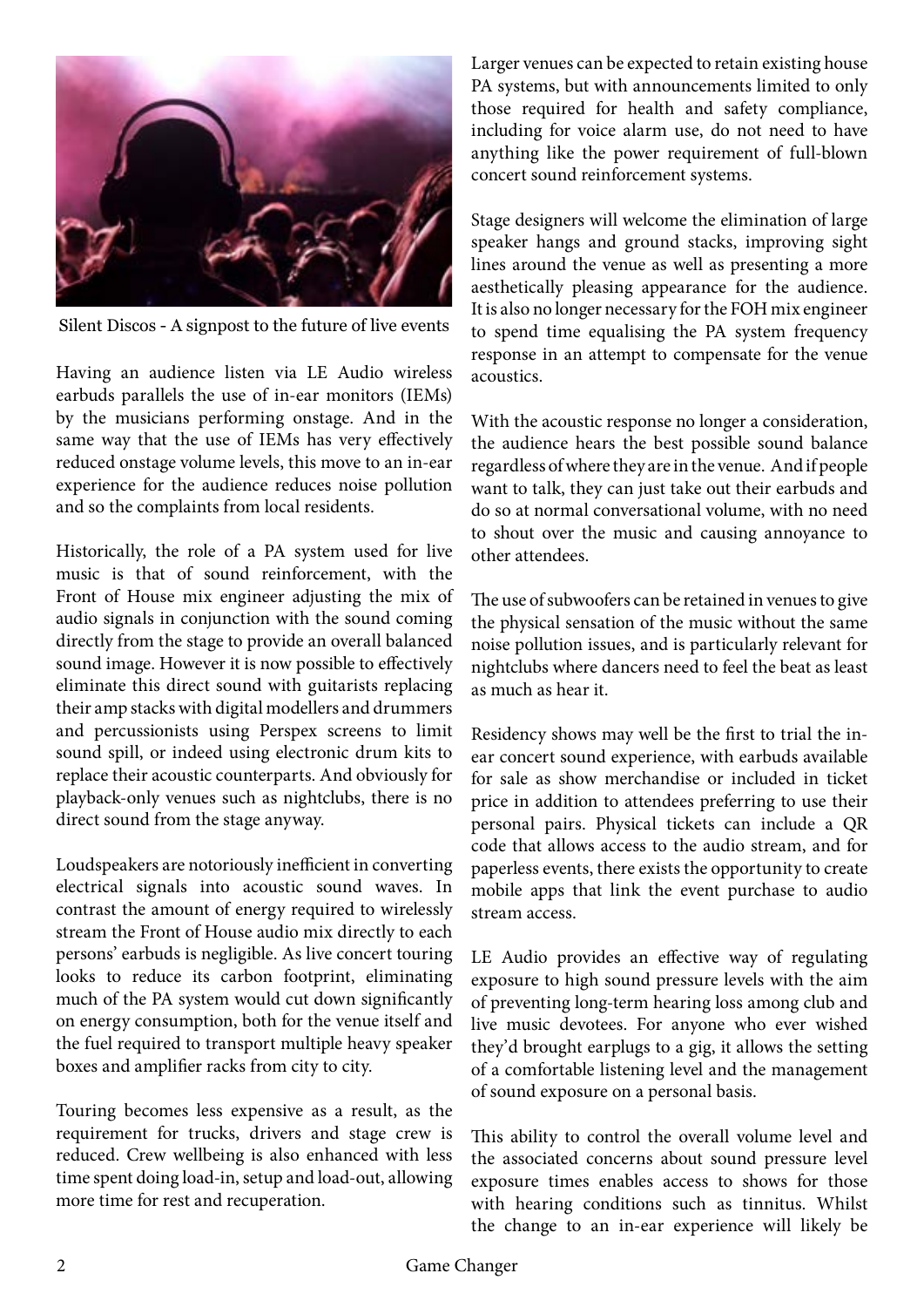driven by a generational shift in the consumption of live entertainment, Boomers and Gen-Xers may too welcome the opportunity to limit sound exposure levels especially when experiencing such age-related hearing issues.

For jurisdictions that mandate the data logging of venue sound exposure, and indeed PA system muting in the event of excessive volume levels, moving to an in-ear experience can remove the need to do so for legal compliance.

Latency is a key issue in live sound reinforcement, the well-known Haas effect puts an upper limit on the difference in the arrival time of sounds at a person's ears from multiple sources for them to be perceived without a delay or echo. The actual figure is somewhat dependent on the programme material, varying from perhaps five milliseconds (ms) for transient sounds such as clicks to 100 ms for music without any significant percussive content, but a limit of 40 ms is considered typical. If full-bandwidth wireless LE Audio streams are to be successfully combined with the acoustic sound from subwoofer speakers then the Haas effect needs to be taken into account.

The Low Complexity Communication Codec (LC3) used for audio encoding and decoding in LE Audio supports sample rates from 8 kHz to 48 kHz. The digital mixing console systems used for live shows operate at 48 kHz or 96 kHz, so either require no sample rate conversion or a simple divide-by-two conversion respectively to interface to an LC3 codec transmitter operating at 48 kHz allowing for seamless integration.



Concert touring can reduce its carbon footprint by eliminating the need to transport heavy PA system speaker cabinets and amplifier racks from city to city

The end-to-end transmission latency between the transmitter and receiver (referred to as Initiator and Acceptor in the LC3 codec specification) is split into three stages, defined as the Encoding Delay, Transport Delay, and Presentation Delay.

The LC3 codec uses either a 7.5 ms or 10 ms frame length to which a further 2.5 ms needs to be added for the encoding process at the Initiator. Using the performance-optimised 10 ms frame length gives a total Encoding Delay of 12.5 ms, assuming that the incoming signal feed is already in digital format as will be the case when sourced from a digital mixing console system.

The Transport Delay is variable depending on the need for retransmission in the event of data packet errors, but is typically a few milliseconds, and includes the provision for synchronisation of multiple streams. The Presentation Delay is incurred at each Acceptor as the incoming data packets are turned back into an audio stream, and may be from as little as 5 ms to several hundred milliseconds.

At 20 degrees Celsius, sound takes 3 ms to travel one metre (with this figure decreasing as the temperature rises) and so the acoustic propagation delay due the distance between the subwoofers and the audience needs to be matched with the end-to-end latency of the LC3 codec within the Haas effect limit.

For larger concert halls, rather than having high power subwoofers located only at the stage as with conventional PA systems, the installation of multiple smaller subwoofers throughout the venue will ensure that the Haas effect limit is never exceeded regardless of where the audience members are located. This approach also further eliminates the amount of PA system equipment that needs to be transported from venue to venue by touring acts.

The LE Audio Basic Audio Profile (BAP) mandates that an Acceptor must support around 40 ms of buffering for the decoded audio data before it is rendered back as an audio stream. However if the whole transmission process is fully optimised, the lowest end-to-end latency that can be achieved is a little over 20 ms, well within the typical limit of the Haas effect.

This idealised latency figure is however subject to multiple environmental factors including that people, especially in large groups, are effective absorbers of radio frequency energy being mostly comprised of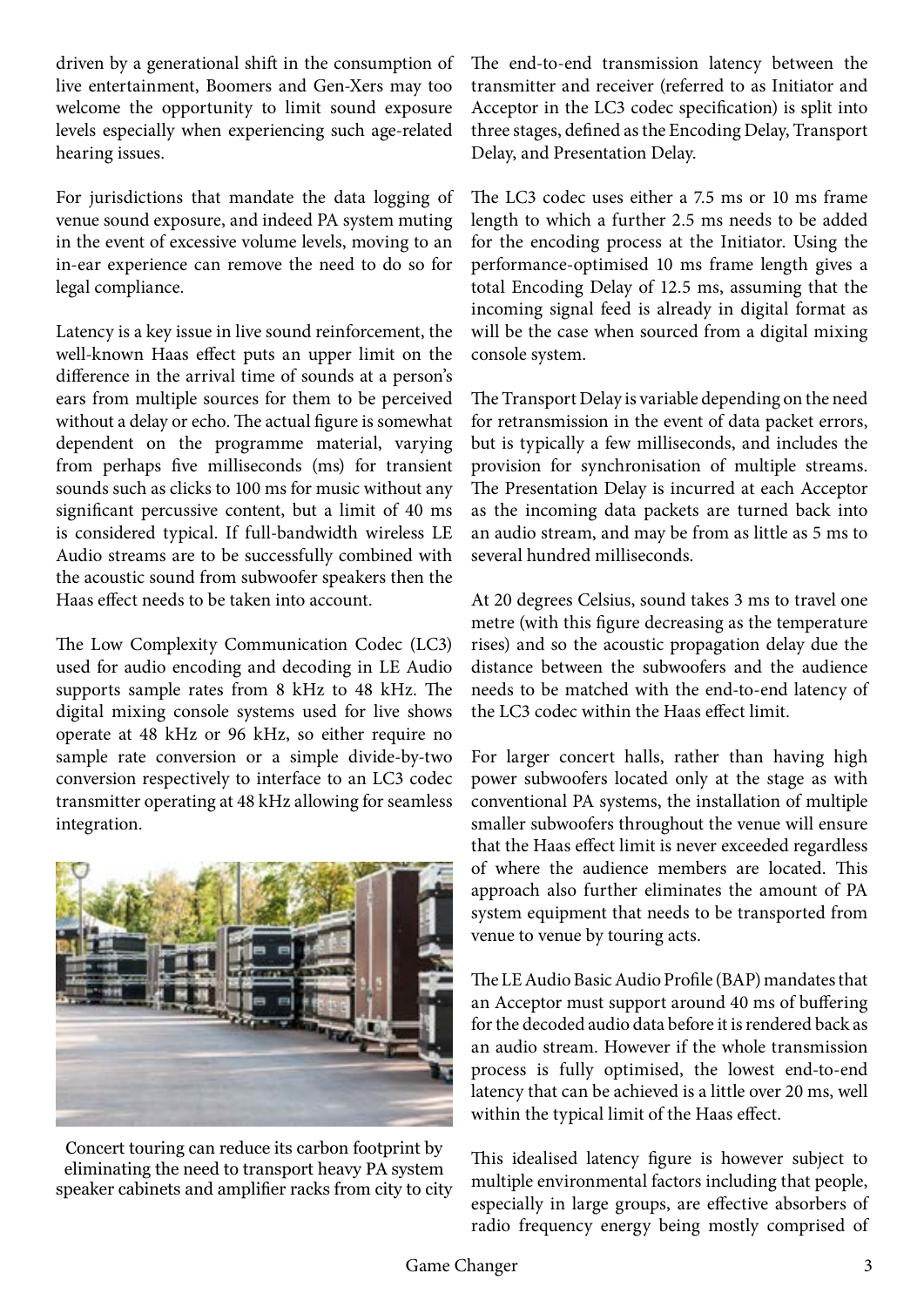

Motorsports fans get to listen in on heat of the moment conversations between drivers and support teams

water. The presence of other transmissions in the 2.4 GHz ISM band, particularly from the WiFi and Bluetooth radios in the audience's mobile phones, also needs to be addressed.

For the highest supported 48 kHz sample rate, as will be used for music streaming in general, the end-to-end latency is therefore significantly increased from the idealised minimum figure, in part also due to the fact that data packets are far from guaranteed to arrive in the expected sequence. Maximum values are typically in the range of 80 ms to 140 ms for stereo streaming depending on whether transmission is optimised for low latency or high reliability, or a trade-off made between these two considerations.

Even with these larger latency figures, the mental synchronisation of the visual image of the stage with the received acoustic sound may be less of an issue than might be expected thanks to our own internal buffering processes. The human brain is quite tolerant of such situations, as evidenced by the use of large video screens at outdoor music festivals, with no conscious perception of lip-sync issues by the audience even when a considerable distance away from the stage. The brain really only gets upset when the audio arrives before the associated visual images.

Looking further into the future, with the advent of wireless earbuds and headphones supporting spatial audio formats, we might project a fully immersive concert sound experience without the need for yet more PA system speakers and amplifiers to provide the rear surround channels, that anyway would be prohibitively expensive especially with the trend towards greener touring. Indeed we can look to the integration of LE Audio earbuds with other wearables as part of an augmented reality experience even better than the real thing.

Stadiums and arenas around the world are often used for both live music and sporting events, and many of the considerations discussed so far apply equally to the latter. Sports venues do not generally have live commentary over the PA speaker system during play, as it is a major distraction for the participants.

Sports commentary, being speech-based, can use lower sample rates compared with live music applications. For team games, this allows multiple streams featuring dedicated commentary channels for each team's respective supporters plus a perhaps less partisan one offering a more objective view provided by the TV rights broadcaster commentary.

Stream selection can be via the respective team apps and be included as part of the club membership, or scanned from a QR code on the ticket or displayed inside the stadium. As with concert merchandise, sports teams can offer their own branded earbuds to supporter club members.

In addition to the race commentary, team radio is a key part of the motor racing experience with conversations between drivers and support teams forming part of the event experience. The opportunity to listen in on the sometimes frank exchanges on race position strategies, tyre selection and pit stop scheduling adds to the drama of being at the event in person and creates a theatre of the mind as the field of view of the circuit is usually limited for individual spectators.

Whilst it is obviously possible right now to listen to commentary at an event on earbuds using mobile data, it is also an effective way to burn through a monthly plan. This is especially true when an event takes place over hours, let alone days, as well as being an issue for regular attendees.